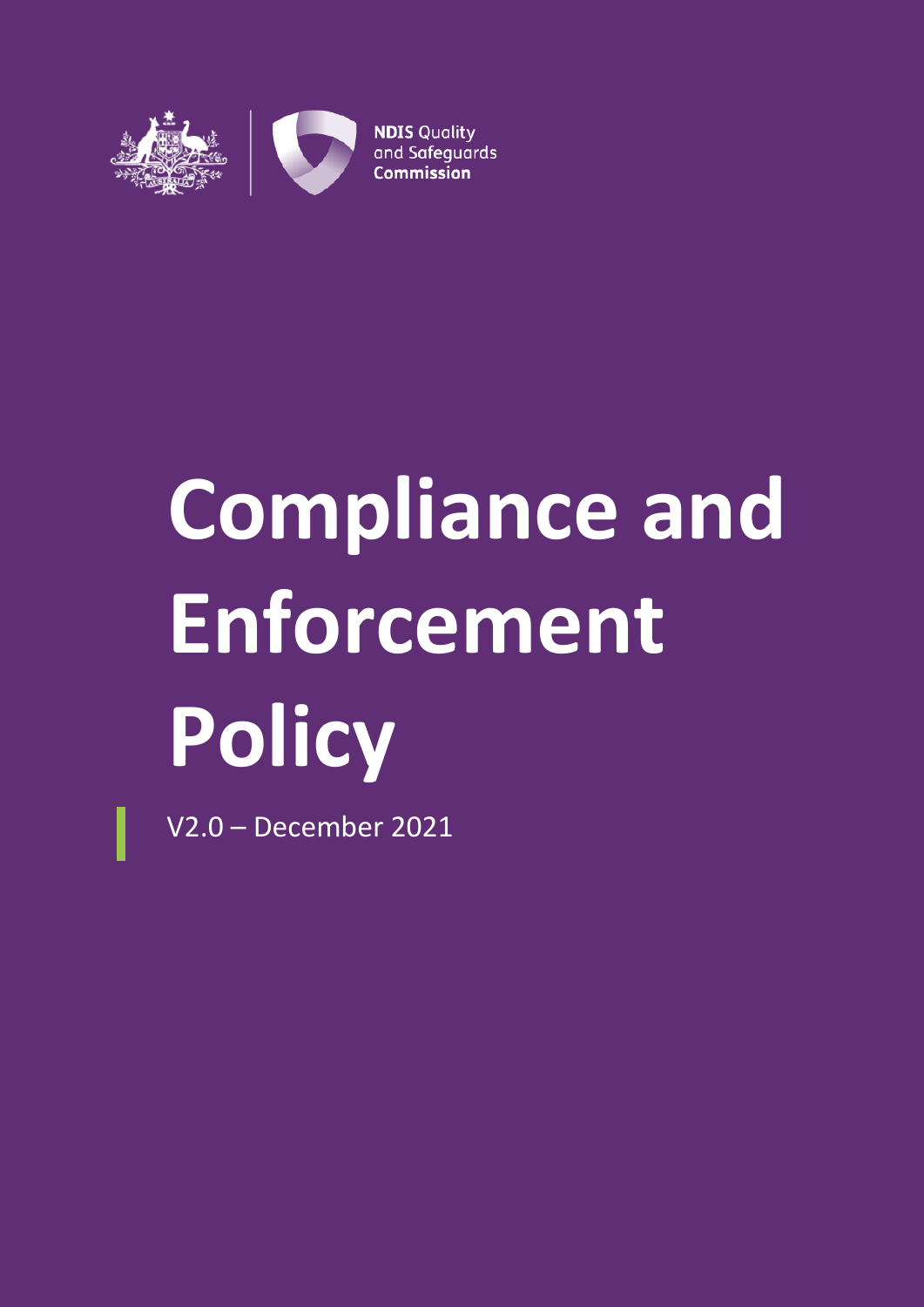NDIS Quality and Safeguards Commission PO Box 210, Penrith NSW 2750.

#### **Copyright**

© Commonwealth of Australia 2019



The NDIS Quality and Safeguards Commission encourages the dissemination and exchange of information provided in this policy. The material in this policy is licensed under a Creative Commons Attribution 4.0 International licence, with the exception of:

- the Commonwealth Coat of Arms
- the NDIS Quality and Safeguards Commission logo
- any third party material
- any material protected by a trademark
- any illustration, diagram, photograph or graphic over which the NDIS Quality and Safeguards Commission does not hold copyright, but which may be part of or contained within this policy.

More information on this CC BY licence is set out at the creative commons website: www.creativecommons.org. Enquiries about this licence and any use of this policy can be sent to: communications@ndiscommission.gov.au

#### **Attribution**

Use of all or part of these guidelines must include the following attribution:

© Commonwealth of Australia 2019

#### **Using the Commonwealth Coat of Arms**

Terms of use for the Coat of Arms are available at this website: https://www.pmc.gov.au/government/commonwealth-coat-arms

#### **Important notice**

The information in this policy is for general guidance only. It does not constitute legal or other professional advice, and should not be relied on as a statement of a law in any jurisdiction. You should obtain professional advice if you have any specific concern.

The NDIS Quality and Safeguards Commission has made every reasonable effort to provide current and accurate information, but it does not make any guarantees regarding the accuracy, currency or completeness of that information.

Parties wishing to re-publish or otherwise use the information in this policy must check this information for currency and accuracy prior to publication. This should be done prior to each publication edition, as NDIS Quality and Safeguards Commission guidance and relevant legislation may change. Any queries should be addressed to communications@ndiscommission.gov.au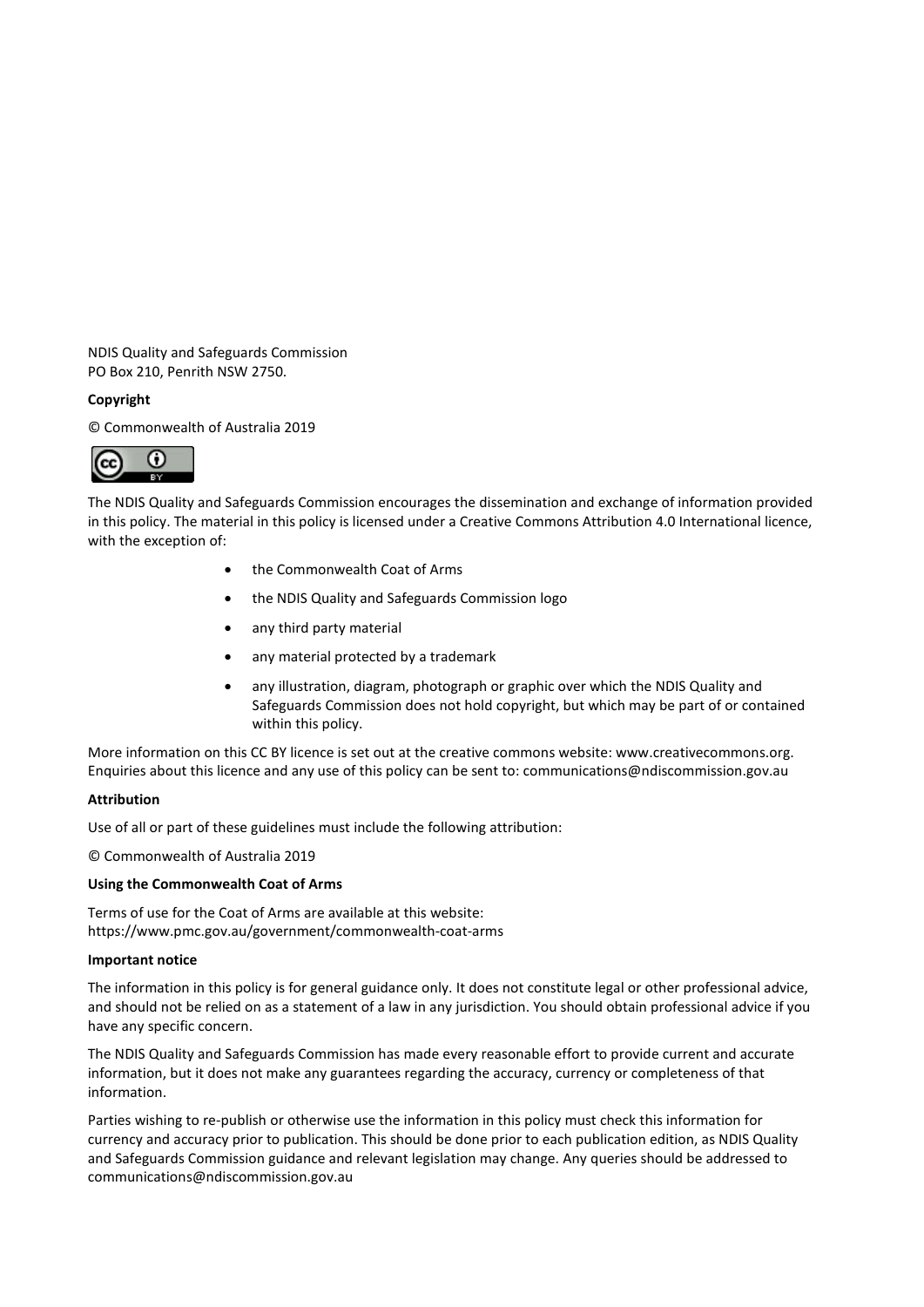# <span id="page-2-0"></span>**Table of contents**

| <b>Table of contents</b>                   | ij             |
|--------------------------------------------|----------------|
| <b>Compliance and enforcement</b>          | 1              |
| <b>Regulatory framework</b>                | 1              |
| <b>Human Rights</b>                        | $\overline{2}$ |
| <b>Procedural fairness</b>                 | $\overline{2}$ |
| <b>Compliance and enforcement strategy</b> | $\mathbf{2}$   |
| The compliance pyramid                     | 3              |
| Educate and persuade                       | 4              |
| Investigations                             | 5              |
| Compliance notices                         | 6              |
| Enforceable undertakings                   | 6              |
| Injunctions                                | 7              |
| Infringement notices                       | 7              |
| Civil penalties                            | 7              |
| Vary, suspend or revoke registration       | 8              |
| <b>Banning orders</b>                      | 9              |
| <b>Reviewable decisions</b>                | 9              |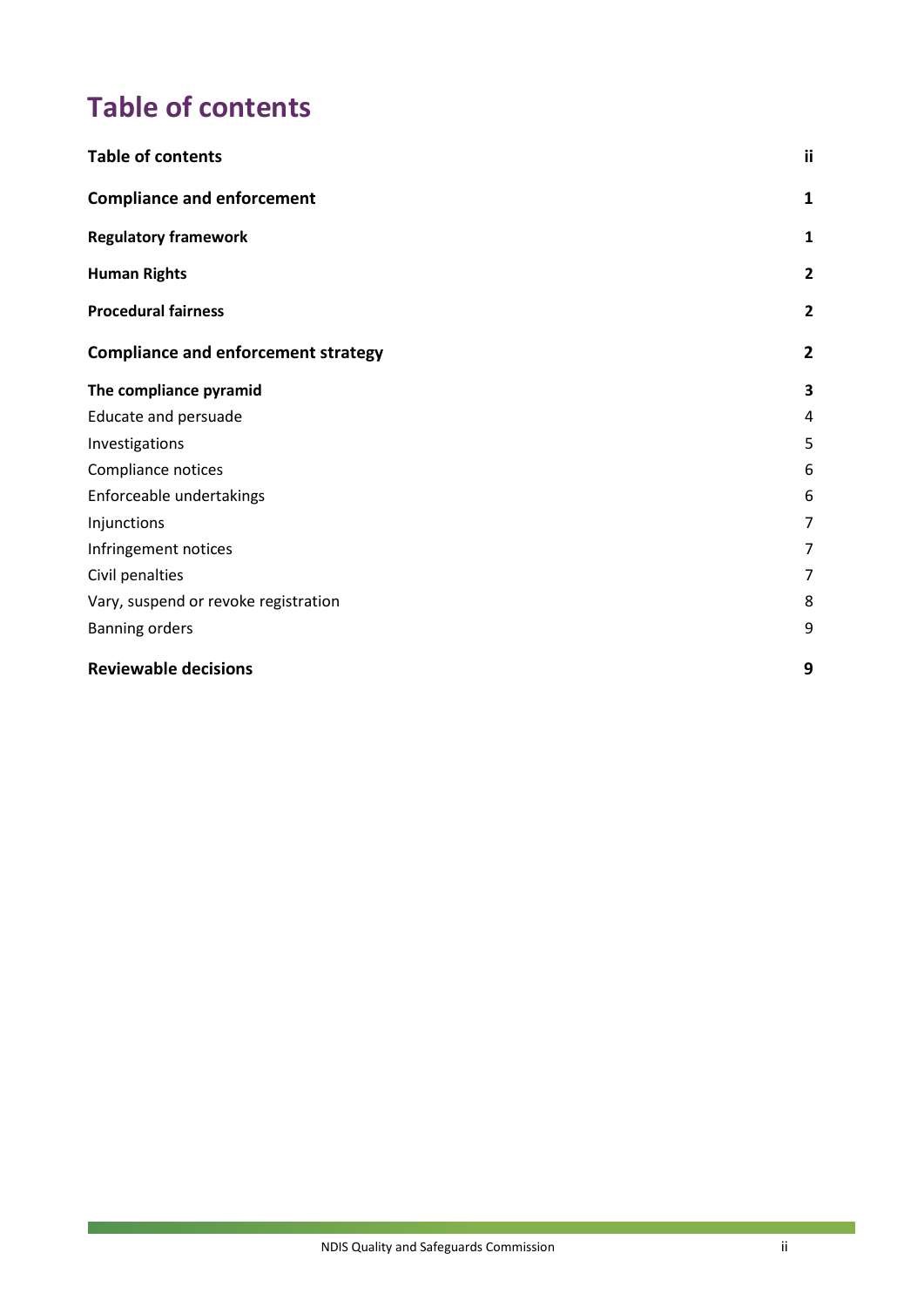# <span id="page-3-0"></span>**Compliance and enforcement**

Monitoring and compliance is important to the NDIS Quality and Safeguards Commission's work as a regulator. It is one of the ways that the NDIS Commission can encourage best practice among NDIS providers and manage risk to NDIS participants.

The NDIS Commission will work with NDIS providers to help them comply with the new quality and safeguards requirements, including through education and training about their obligations.

The NDIS Commission will monitor registered providers for compliance with the conditions of their registration. Most registered providers must undergo a periodic audit that assesses their performance against the NDIS Practice Standards.

By knowing more about what happens in the NDIS marketplace, the NDIS Commission can work to support ongoing improvement.

The NDIS Commission will also investigate complaints and reports of non-compliance with the NDIS Practice Standards, Code of Conduct and other quality and safeguards requirements where they apply.

The NDIS Commission has the power to investigate any matters relating to registered and unregistered providers and workers. It can impose penalties, including, in the most serious cases, banning workers, de-registering providers and seeking civil penalties.

In determining its response to non-compliance, the NDIS Commission and Commissioner considers a range of factors including:

- the impact of non-compliance on the person with disability, and the broader community
- whether there is any immediate or ongoing risk to the well-being of the NDIS participant
- the seriousness of any non-compliance and the actual or potential harm or consequences
- how far below acceptable standards the conduct falls and the extent to which the person contributed to the risk, including whether it was intentional, reckless, negligent or a mistake
- potential to return the provider to full compliance, and as soon as possible.

# <span id="page-3-1"></span>**Regulatory framework**

The NDIS Commission's regulatory powers and functions are set out in the *National Disability Insurance Scheme Act 2013* (the Act) and associated Rules.

These functions are developmental, preventive and corrective, and target individuals, the workforce and providers to:

- strengthen and build capacity
- prevent harm and improve the quality of services
- resolve problems and provide oversight.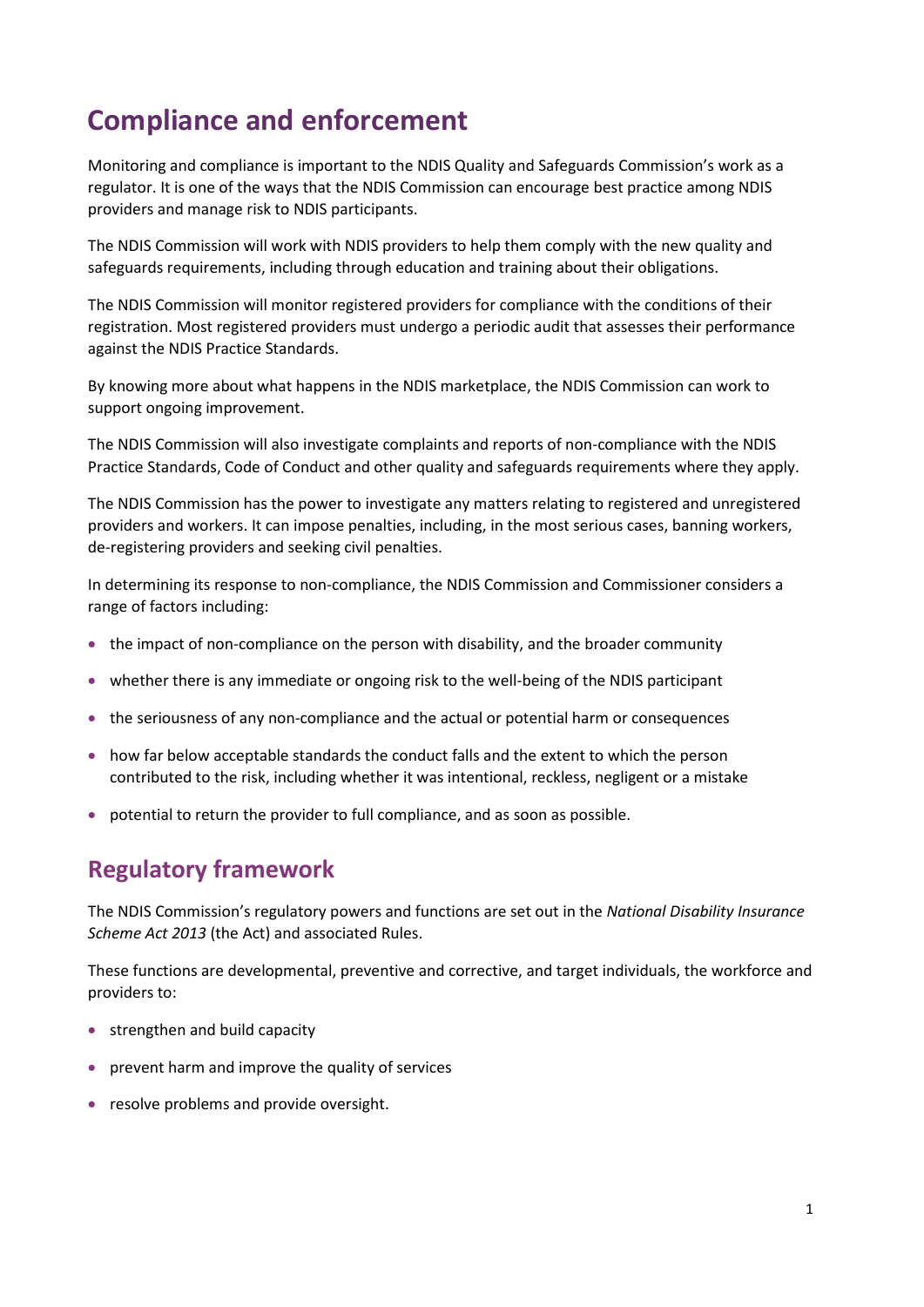Non-compliance may be handled using a mix of tools including education, capacity building and development for people with disability (and their NDIS providers and workers), complaints handling, compliance and enforcement functions and related powers.

The NDIS Commission will take a responsive and proportionate approach to regulation, applying the strongest actions to the most serious issues and breaches.

# <span id="page-4-0"></span>**Human Rights**

The NDIS Commission will undertake its regulatory functions in accordance with the Act and with due regard to the [United Nations Convention](https://www.humanrights.gov.au/our-work/disability-rights/international/united-nations-convention-rights-persons-disabilities) on the Rights of Persons with Disabilities (the Convention).

The NDIS Commission aims to uphold the rights of people with disability, as part of Australia's commitment to the Convention, to prevent exploitation, violence and abuse of people with disability. The NDIS Commission achieves this through:

- balancing the need to provide appropriate protections, with the need to enable people with disability to exercise choice and control
- focussing on building the capacity of people with disability, their families and carers to make informed decisions about NDIS providers and pursue concerns or complaints
- supporting a responsive and effective NDIS market for disability supports and services.

# <span id="page-4-1"></span>**Procedural fairness**

In exercising compliance, investigation and enforcement powers, the NDIS Commission will adhere to the requirements of procedural fairness which means:

- the Commissioner and staff of the NDIS Commission will avoid actual and perceived conflicts of interest and act in an impartial and objective manner
- affording a person an opportunity to be heard before making a decision affecting their interests.

# <span id="page-4-2"></span>**Compliance and enforcement strategy**

The NDIS Commission aims to achieve a balance between supporting people with disability to make informed choices, while also promoting high quality supports and services with appropriate safeguards to support the development of a responsive and effective NDIS market.

To achieve these objectives, the NDIS Commission will engage the following integrated strategies:

- encourage compliance with the law by educating and informing providers, participants and others about their rights and responsibilities under the Act
- work with other agencies to implement these strategies, including through coordinated approaches and appropriate referrals
- analyse emerging risks to identify potential market risks to inform compliance and enforcement measures, and identify priorities for regulation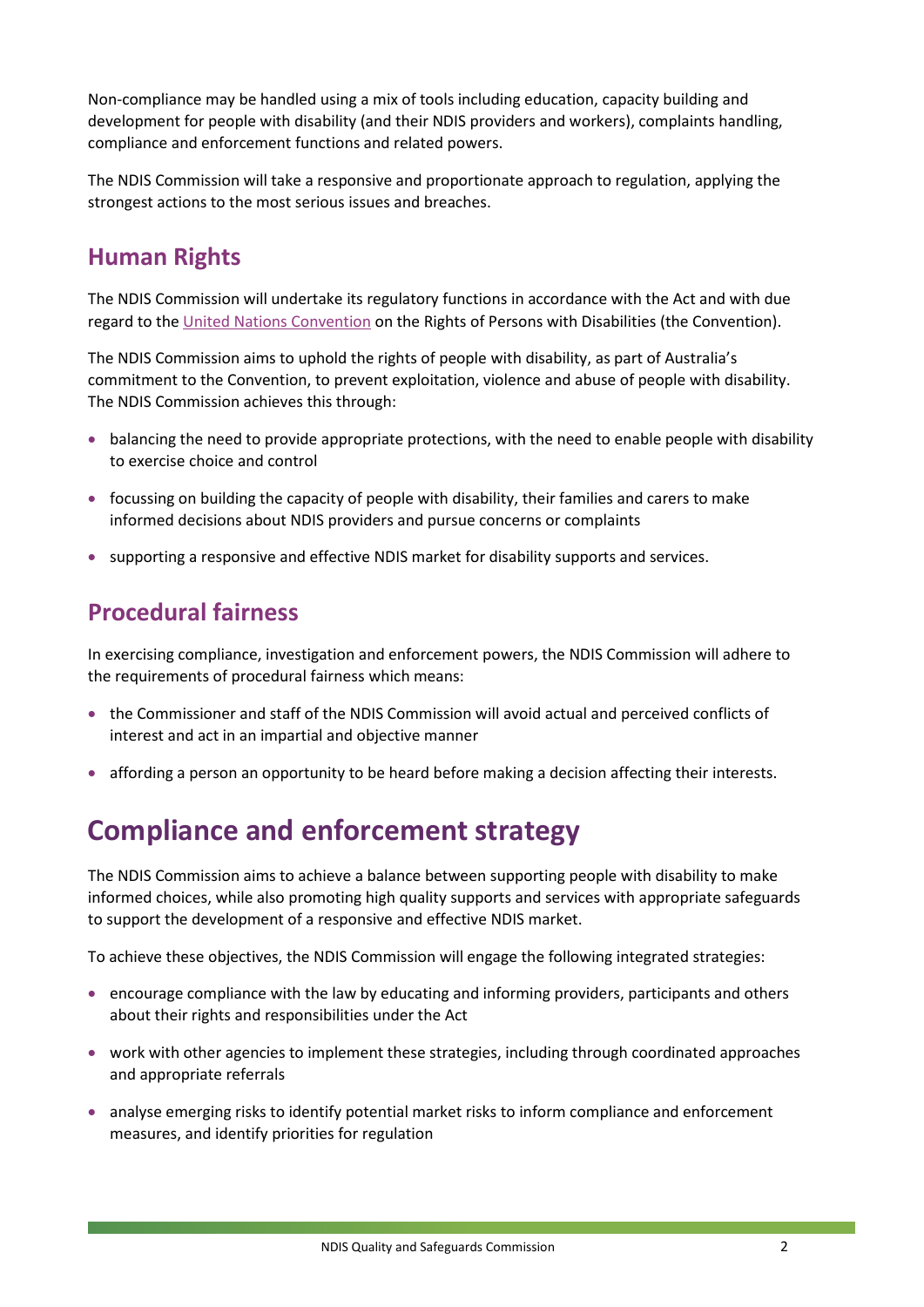• enforce the law, including through the use of administrative action and by initiating formal enforcement proceedings where that is necessary and appropriate.

If the NDIS Commission has concerns that an NDIS provider may not be complying with legislative requirements, or may become unable to comply, the initial focus of the NDIS Commission's approach, where appropriate, is to engage with the NDIS provider to support compliance.

Relevant considerations for the NDIS Commission in determining what, if any, further actions are to be taken will include: whether the provider has an understanding of the problem; whether the provider demonstrates a willingness to act to address the problem; whether the provider has a history of noncompliance; whether the non-compliance appears to be serious or systemic.

# <span id="page-5-0"></span>**The compliance pyramid**

A wide range of tools, methods and powers are available to the NDIS Commission. The actions to be taken will be determined on a case by case basis, including:

- the seriousness of the issue
- the appropriateness of the person's response
- the likelihood of further harm.

**.** 

The compliance and enforcement actions available to the NDIS Commission are:

- administrative (these actions include education, formal warning letters, complaints resolution, compliance notices, infringement notices, revoking registration, and bans) or
- court-based (these actions include injunctions, taking action to enforce an undertaking, and civil penalties).

Administrative measures may enable earlier resolution than court action, and may also lend themselves to achievement of appropriate and timely outcomes that are in the participant's, provider's and/or public interest.

Information gathering, inquiry and monitoring powers will be used to help prevent people with disability from experiencing harm arising from poor quality or unsafe supports or services.

A monitoring activity, such as a site visit or regular contact with people working in the NDIS market, may assess compliance with the Act generally or may target particular responsibilities or obligations. This will help the NDIS Commission to make decisions about any further regulatory actions or support that may be necessary.

The Ayres & Braithwaite regulatory pyramid<sup>[1](#page-5-1)</sup> helps to illustrate how the NDIS Commission works to support participants' choice and control and to support a responsive and effective NDIS market.

<span id="page-5-1"></span><sup>1</sup> I. Ayres and J. Braithwaite (1992) Responsive Regulation: Transcending the Deregulation Debate. New York: Oxford University Press. http://johnbraithwaite.com/monographs/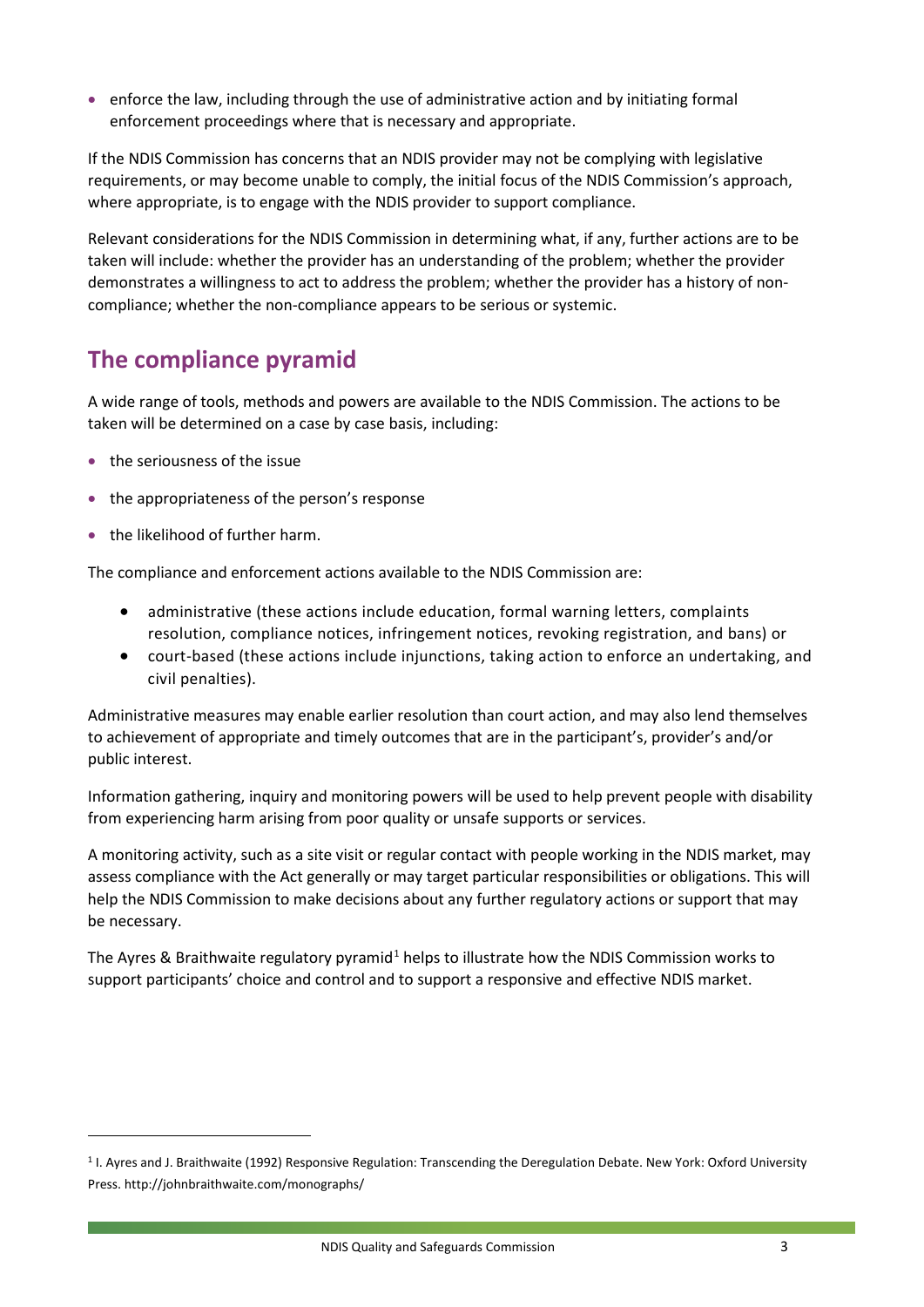#### **Figure 1: Compliance Pyramid**



The pyramid helps to show how the NDIS Commission takes a responsive and proportionate approach to regulation, applying the strongest actions to the most serious issues and breaches. It also demonstrates the ability to escalate actions if an initial response does not achieve the intended outcome.

Some actions or regulatory tools are alternatives, while others are used in combination. Using a range of tools from the base of the pyramid may often achieve compliance fairly quickly without needing to escalate to more serious enforcement action, if appropriate. However, it is also open to the NDIS Commission to proceed directly with the strongest actions in a particular case.

## <span id="page-6-0"></span>**Educate and persuade**

The primary approach to achieving ongoing compliance and building the capacity of the sector is to educate, advise and encourage NDIS providers and workers to identify and understand their obligations and improve their practice.

Measures may include practical advice to improve outcomes, targeted education and outreach activities, engaging with the regulated community at the earliest possible stage, and providing timely information and advice through the NDIS Commission website, social media, and information sessions.

Such measures help to:

• raise awareness of the benefits of compliance, and the various measures that will be taken to address non-compliance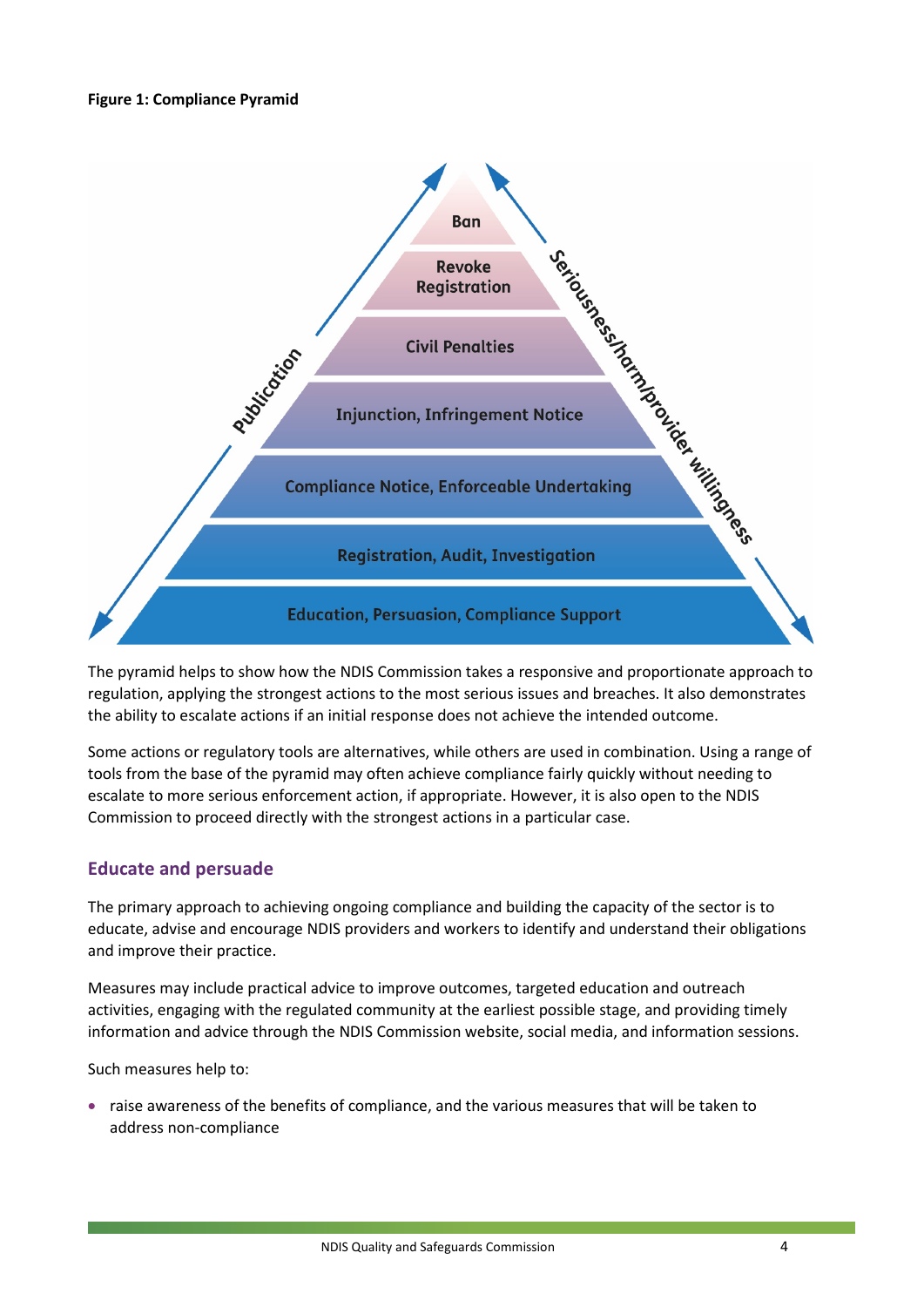- remove barriers to compliance, such as lack of awareness about obligations, confusion with other regulators, or particular accessibility needs
- promote the objects of the Act, Practice Standards and NDIS Code of Conduct
- support a reduction in restrictive practices
- reduce the risk that people will inadvertently take action that constitutes a breach.

Having provided advice or guidance to achieve compliance and being satisfied a provider has taken timely and satisfactory steps to remedy a breach, the NDIS Commission may decide to take no further action.

If a provider is not making timely progress to rectify non-compliance the NDIS Commission will consider what additional action may be required to ensure the provider meets their responsibilities.

#### <span id="page-7-0"></span>**Investigations**

The NDIS Commission will work with NDIS providers to support compliance with the new quality and safeguards requirements, including through education and training about their obligations.

The NDIS Commission may also investigate complaints and reports of non-compliance with the NDIS Practice Standards, NDIS Code of Conduct and other legislative requirements. The NDIS Commission can commence an own motion investigation into any matter relating to compliance by registered and unregistered providers and workers.

The NDIS Commission can exercise monitoring investigation powers (under Part 2 of the *Regulatory Powers (Standard Provisions) Act 2014* (Regulatory Powers Act) to check compliance with the Act or whether any information provided pursuant to the Act is correct. Broader investigation powers under Part 3 of the Regulatory Powers Act can be used where there is a suspicion that there has been noncompliance with any civil penalty or offence provision.

The NDIS Commission's information gathering powers under section 55A of the Act can be utilised regardless of whether or not there has been non-compliance in accordance with the functions of the NDIS Commission.

An investigation is the process of seeking information about alleged, apparent or potential noncompliance, and may support, precede or follow other action taken by the NDIS Commission.

NDIS Commission staff follow the [Australian Government Investigations Standards](https://www.ag.gov.au/CrimeAndCorruption/FraudControl/Documents/AGIS%202011.pdf) and a range of other statutory requirements and policies, including:

- Regulatory Powers Act
- Prosecution Policy of the Commonwealth
- Guidelines on Disclosure to CDPP by Investigative Agencies
- Legal Services Directions under the *Judiciary Act 1903*
- Australian Public Service (APS) values and APS Code of Conduct
- Australian and New Zealand Risk Management Standards (AS/NZ ISO 31000:2009)
- *Crimes Act 1914*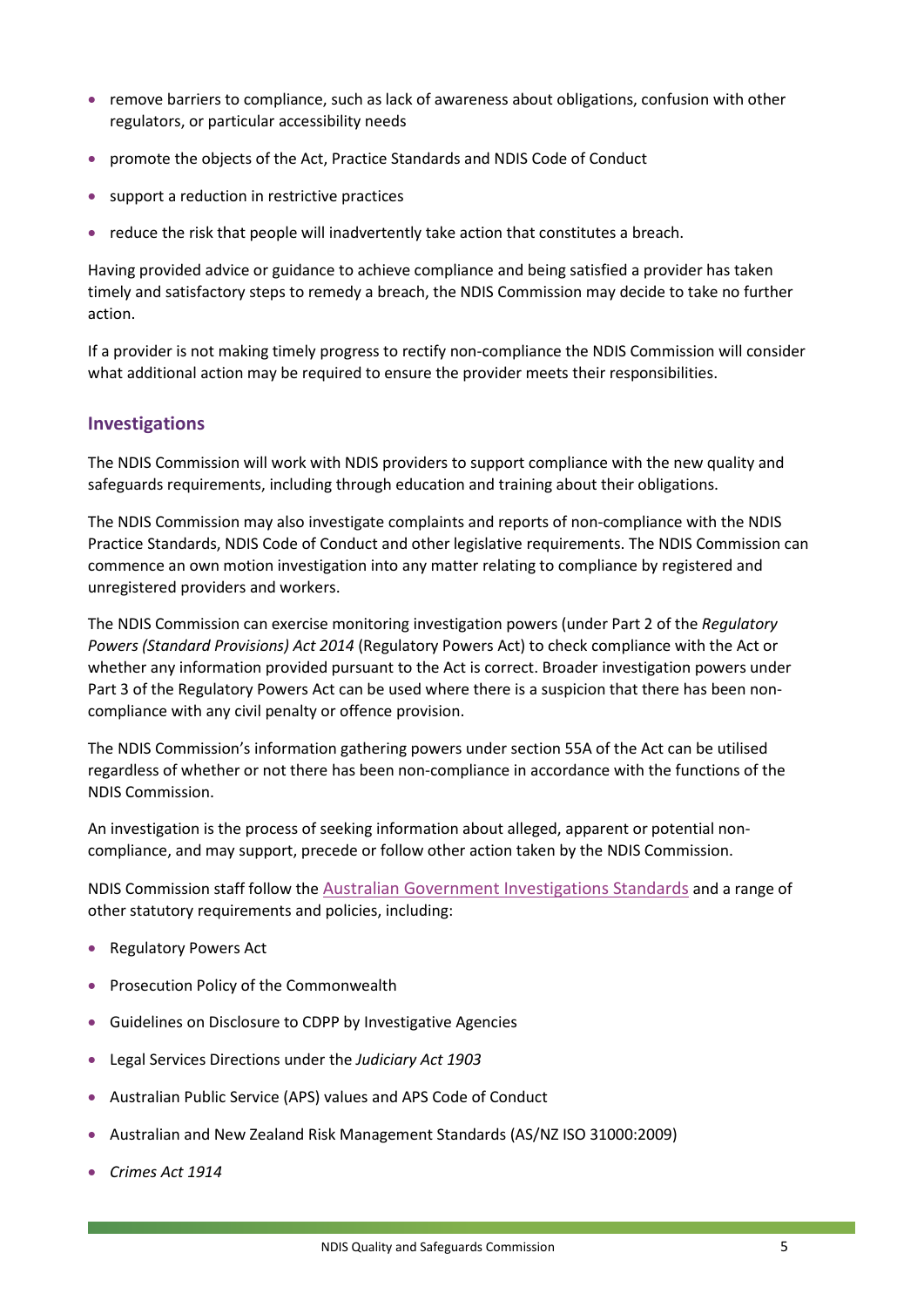## <span id="page-8-0"></span>**Compliance notices**

A compliance notice is a direction to a provider to do specified things or refrain from doing specified things where the NDIS Commission believes or suspects that there has been non-compliance with the Act.

Where there is a history of non-compliance or of the provider failing to co-operate and engage with the NDIS Commission, or where the non-compliance poses a significant risk to the health, safety and wellbeing of people with disability, a compliance notice may not be appropriate.

A compliance notice:

- must briefly set out the non-compliance or suspected non-compliance together with the action to be taken by the provider
- must also set out a reasonable time for the provider to take remedial action to rectify the noncompliance
- may also require the provider to produce evidence of the action taken to address the noncompliance.

Failure to comply with the requirements of a compliance notice may result in a civil penalty.

## <span id="page-8-1"></span>**Enforceable undertakings**

An enforceable undertaking is a legally binding agreement that may be entered into as an outcome of compliance activity, a complaints resolution process, such as conciliation, or as an alternative to civil penalty proceedings.

An enforceable undertaking is a written agreement committing the provider to a specific action (or inaction) in order to prevent, or respond to, the contravention of a provision of the Act. It provides an opportunity for significant improvement and/or reform to occur. An enforceable undertaking can be entered into in relation to a contravention or alleged contravention of the Act.

Undertakings provide a remedy other than financial sanctions, such as those that may be applied as a result of civil penalty proceedings. The NDIS Commission is able to apply to the Federal Court to have the undertaking enforced. The court may make any order it sees fit, including orders that the provider comply with the undertaking or pay a pecuniary penalty.

The availability of an enforceable undertaking in connection with a contravention will involve consideration of a number of factors, including:

- the nature and extent of a contravention
- the quality of the remedial action proposed and the extent to which it achieves measurable improvements for the safety of people with disability;
- the person's capacity and willingness to meet the undertaking
- the likelihood that the enforceable undertaking will deliver real benefits to people with disability, the NDIS market or community beyond that which would normally be expected of a provider.

An enforceable undertaking will generally not be accepted in circumstances where there has been a serious contravention causing harm to a person with disability.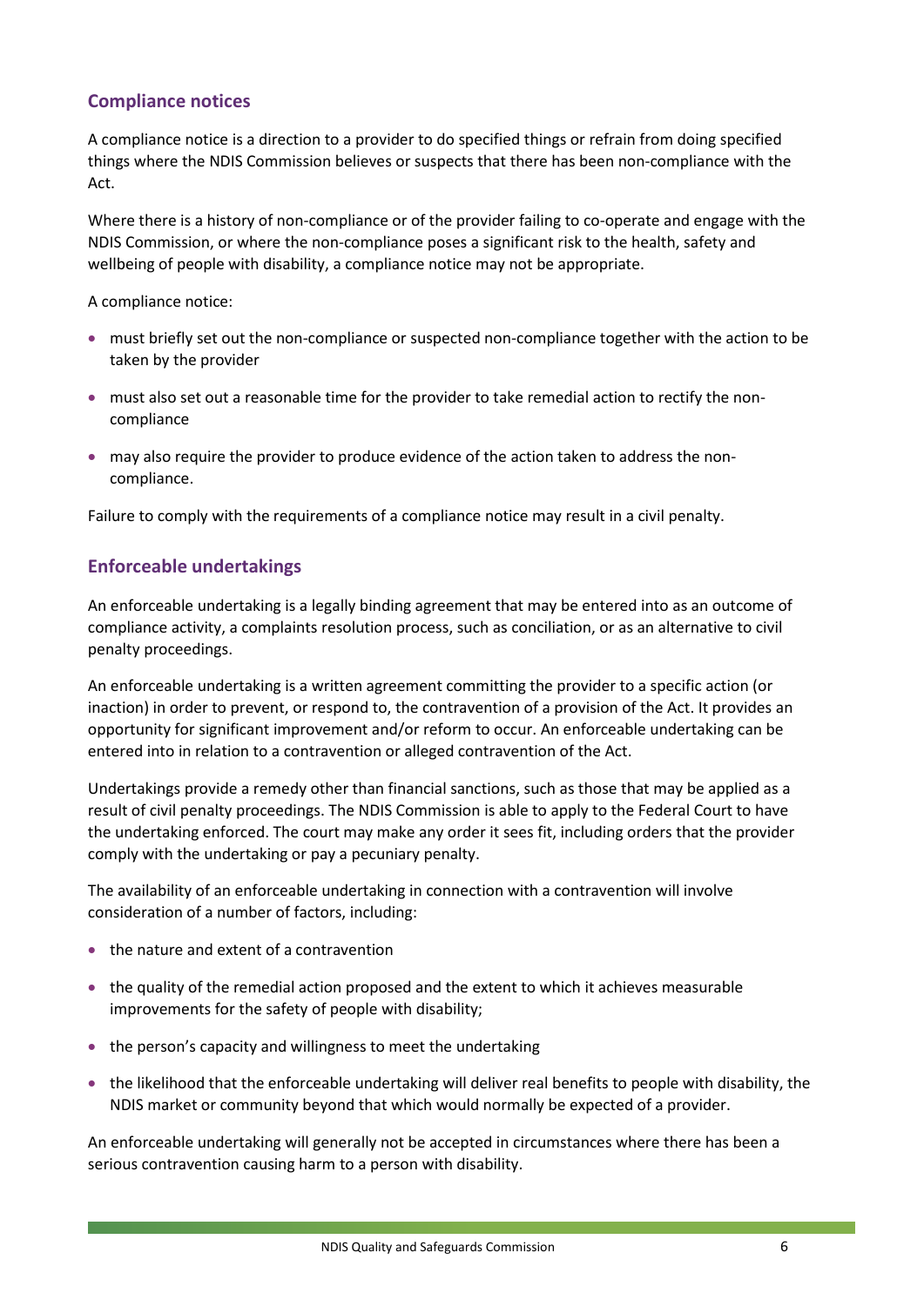## <span id="page-9-0"></span>**Injunctions**

An injunction can be used to compel a person to take certain action, or to refrain from taking certain action*.*

The NDIS Commission may seek an injunction from a court where:

- there is a serious risk to the health, safety or wellbeing of people with disability that has not been remedied
- other mechanisms available to the NDIS Commission have not resulted, or are not likely to result, in compliance being secured.

Injunctions may be used to restrain a provider from contravening a provision of the Act, or to compel compliance with a provision of the Act. Injunctions can be sought from a court to prevent conduct, require a provider to engage in certain conduct whether or not the specified conduct is occurring, has occurred in the past, or is likely to give rise to an imminent danger to people with disability.

This ensures that a court can prevent or require conduct to uphold the purposes of the Act without having to wait for non-compliance to occur.

## <span id="page-9-1"></span>**Infringement notices**

The NDIS Commission may give a person an infringement notice in response to an alleged breach of a civil penalty provision of the Act and as an alternative to taking court action. An infringement notice gives a person a chance to avoid court action over an alleged contravention by paying the penalty stated in the notice.

Paying an infringement notice is not an admission of liability. Payment of the penalty within the time specified means that court proceedings seeking a civil penalty cannot be brought against the person in relation to the alleged contravention.

If the person given an infringement notice chooses not to pay the penalty, then the NDIS Commission may bring court proceedings to have the court order the person to pay a financial penalty (which may be a greater amount than that stated in the infringement notice).

[See the NDIS Commission's Infringement notice policy.](https://www.ndiscommission.gov.au/document/1296)

## <span id="page-9-2"></span>**Civil penalties**

A civil penalty is a financial penalty imposed by a court. Civil penalties are not criminal matters and do not result in a person being convicted of an offence. The aim of civil penalties is to deter people from breaching the law. The sections of the Act which carry a civil penalty for non-compliance are as follows:

#### **Table 1 - Civil Penalty Provisions**

| Requirement                                                              | <b>Maximum Penalty Units</b>                       |
|--------------------------------------------------------------------------|----------------------------------------------------|
| Registered NDIS providers must comply with conditions of<br>registration | 250 units (individual)<br>1250 units (corporation) |
| Failure to comply with NDIS Code of Conduct                              | 250 units (individual)<br>1250 (corporation)       |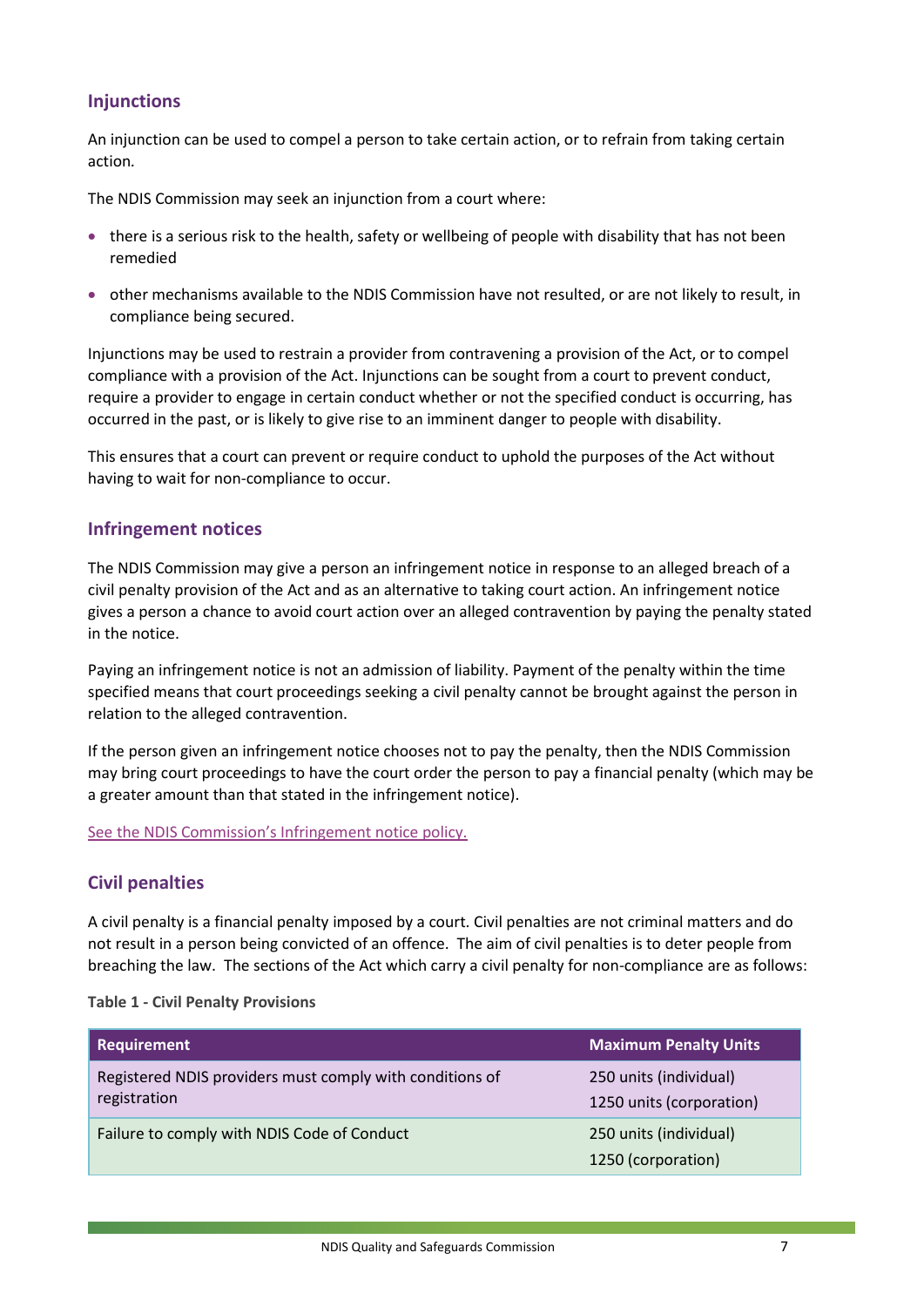| <b>Requirement</b>                                             | <b>Maximum Penalty Units</b>                 |
|----------------------------------------------------------------|----------------------------------------------|
| Requirement to be a registered NDIS provider                   | 250 units (individual)<br>1250 (corporation) |
| False or misleading information or documents in application to | 60 units (individual)                        |
| become a registered provider                                   | 300 (corporation)                            |
| Record keeping by registered NDIS providers (because it is a   | 250 units(individual)                        |
| condition of registration)                                     | 1250 (corporation)                           |
| Record keeping by former registered NDIS providers             | 60 units (individual)<br>300 (corporation)   |
| Victimisation of a person who discloses information (whistle-  | 500 units (individual)                       |
| blower) prohibited                                             | 2500 (corporation)                           |
| Failure to comply with a compliance notice                     | 60 units (individual)<br>300 (corporation)   |
| A person engages in conduct that breaches a banning order made | 1000 units (individual)                      |
| against that person                                            | 5000 (corporation)                           |

The maximum penalty units (as set out in the table) applicable to each provision demonstrate the seriousness of the breach. Where the person who has breached a civil penalty provision is a body corporate the maximum penalty payable is 5 times the prescribed penalty units. Currently, one penalty unit equals \$222.

Any conduct that is ancillary to the contravention of a civil penalty provision is taken to be a contravention of the provision. Ancillary conduct includes any attempt to contravene a provision, aiding or inducing a contravention of a civil penalty provision, or conspiracy to contravene a civil penalty provision.

A provider is responsible for the actions of any of its workers in relation to the contravention of a civil penalty provision.

## <span id="page-10-0"></span>**Vary, suspend or revoke registration**

The NDIS Commission may decide to vary, suspend or revoke a provider's registration in order to deal with inappropriate conduct or practices. Such action is a protective measure and may be undertaken even where steps have been taken to remedy a contravention or where a provider has otherwise been the subject of more formal compliance action.

The NDIS Commission may vary the registration of a registered NDIS provider at the NDIS Commission's own initiative at any time. Possible variations to a registered NDIS provider's registration include:

- imposing, varying or revoking conditions to which the registration is subject
- reducing the period for which the registration is in force
- placing limits on the supports or services the provider is authorised to provide.

As the variation, suspension or revocation of a provider's registration may have serious consequences for people with disability and the provider, the NDIS Commission will balance these considerations with the paramount need to prevent harm to people with disability when making a decision.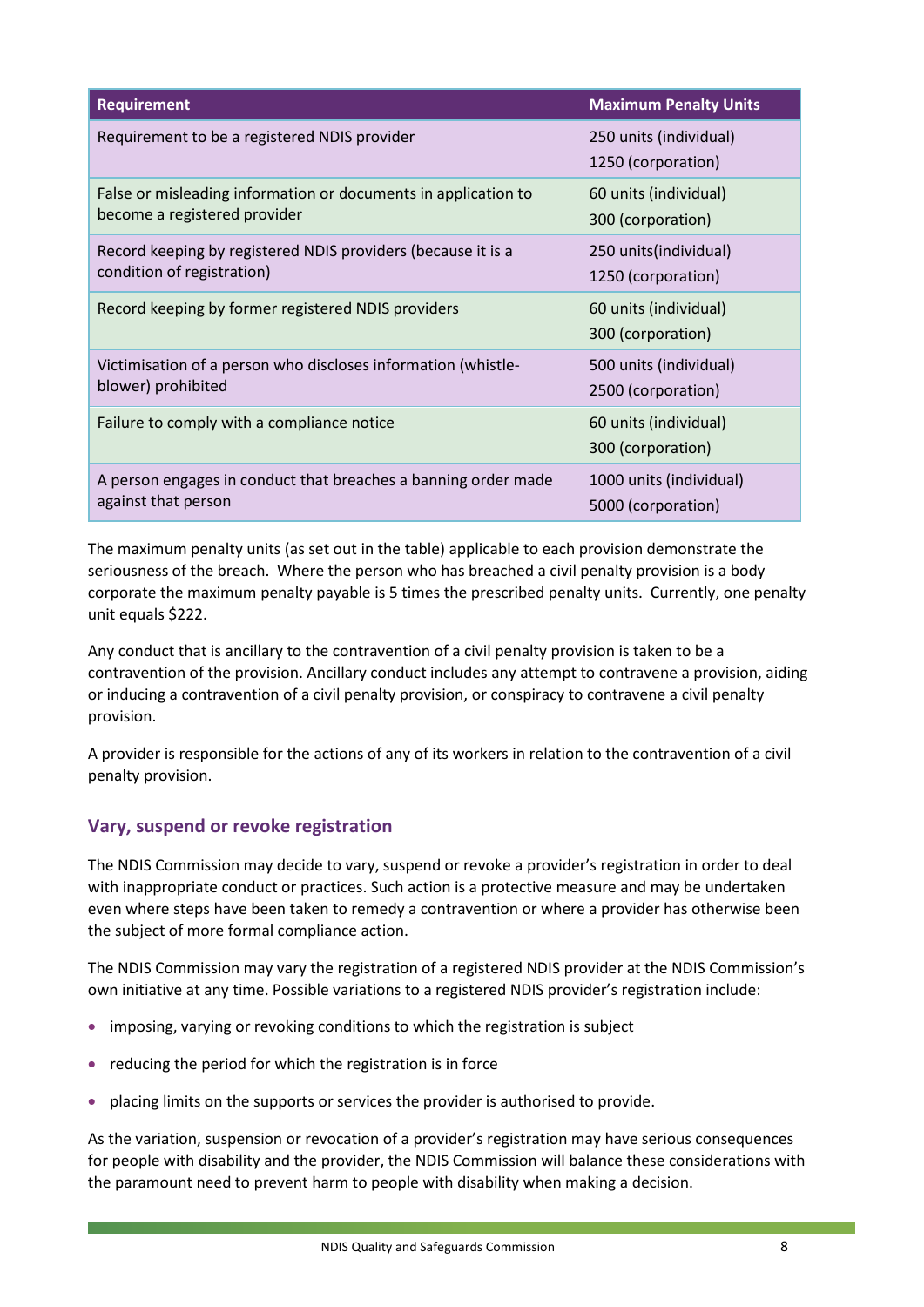## <span id="page-11-0"></span>**Banning orders**

The NDIS Commission may make a banning order that prohibits or restricts specified activities by a provider or a person employed or otherwise engaged by a provider.

A banning order is one of the most serious regulatory responses to prevent a person from providing supports or services in the NDIS market. It is intended to apply to an NDIS provider or person employed or otherwise engaged by an NDIS provider in circumstances where it is the most appropriate regulatory option available to prevent people with disability from experiencing harm arising from poor quality or unsafe services provided under the NDIS. The civil penalty in relation to this provision of the Act is therefore substantial, to indicate the serious nature of non-compliance with a banning order.

A banning order may only be made, in accordance with natural justice principles, where the person has been given an opportunity to make submissions to the Commissioner on the matter, except in the following circumstances:

- where there is immediate danger to the health, safety or wellbeing of a person with disability
- where the NDIS Commission has revoked the registration of the NDIS provider.

Where the NDIS Commission is satisfied that it is appropriate to do so, it may vary or revoke a banning order. This may be done on the NDIS Commission's own initiative or on application by the person against whom the order was made.

# <span id="page-11-1"></span>**Reviewable decisions**

A person can seek review of certain types of decisions if they are directly affected by the decision. When the NDIS Commission undertakes this review, it is known as an internal review.

An internal review must be undertaken by an officer of the NDIS Commission who was not involved in making the original decision.

A request for review may be made to the NDIS Commission by:

- sending or delivering a written request by mail or email
- making an oral request, in person or by phone, or other means to the Commissioner.

A person affected by a decision who is not satisfied with the outcome of an internal review may apply for the decision to be reviewed by the Administrative Appeals Tribunal (AAT).

The decision stays in place until and unless another decision is made. However, a person may request that the AAT make an order staying or otherwise affecting the implementation of the decision.

#### **Table 2 - Decisions Subject to Review**

| Decision                                                                                                     | <b>Section</b> |
|--------------------------------------------------------------------------------------------------------------|----------------|
| A decision to refuse to register a person as a registered NDIS provider                                      | s 73E          |
| A decision to impose conditions to which a person's registration as a registered NDIS<br>provider is subject | $\sqrt{5}$ 73G |
| A decision to vary, or refuse to vary, the registration of a registered NDIS provider                        | s 73L          |